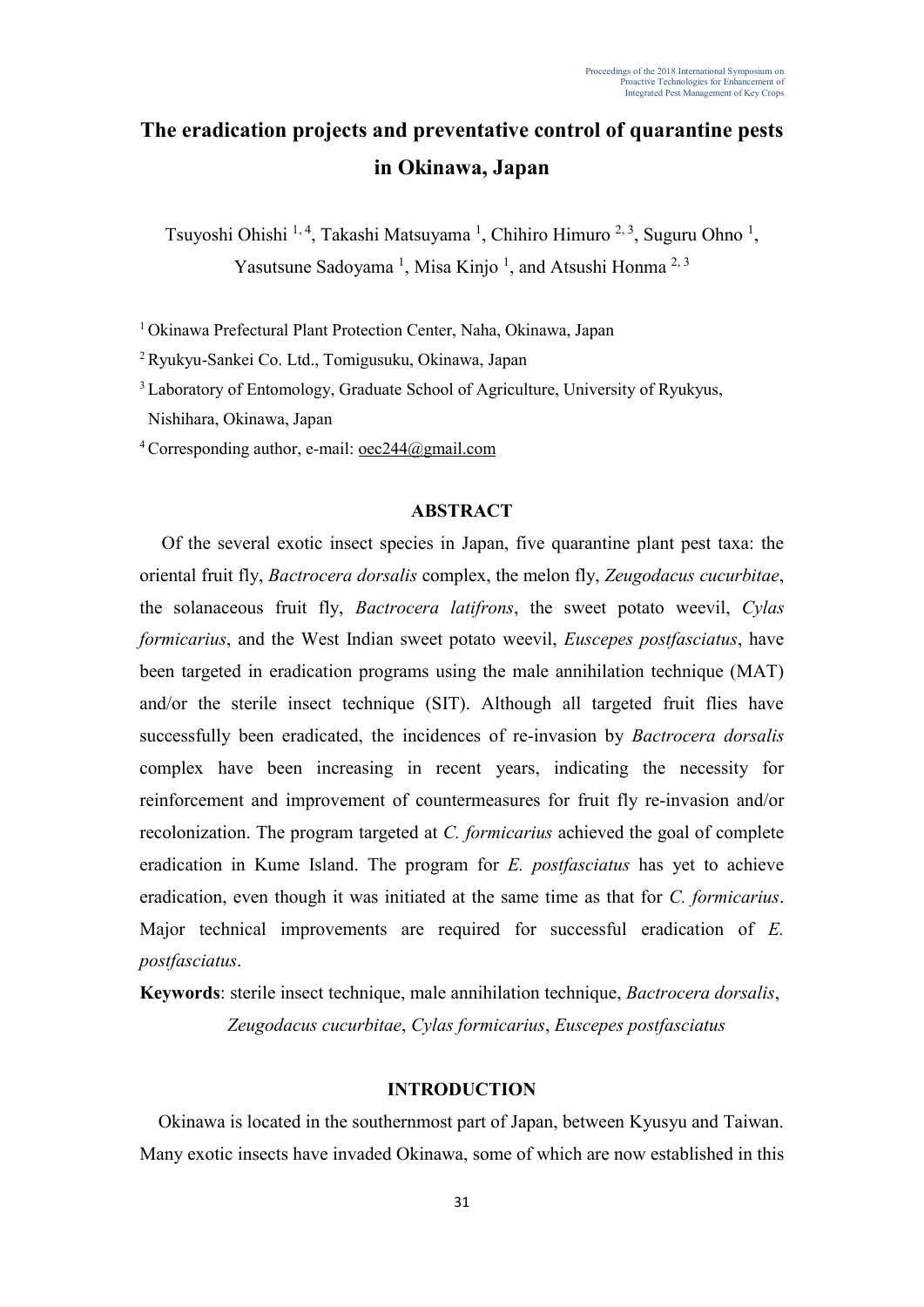subtropical region  $(16, 18)$ . These invasive insects include some serious quarantine plant pests, and the transport of their host plants from an infested area to the non-infested areas is prohibited. These taxa are capable of inflicting significant economic damage on the agricultural product marketing. Therefore, eradication programs targeting these pests have been conducted in Okinawa, using the sterile insect technique (hereafter, SIT) and/or the male annihilation technique (hereafter, MAT) (Table 1). SIT is an environment-friendly behavioral method  $(7)$ , wherein a large number of insects are produced, sexually sterilized, and released into the field. The released infertile males compete with the wild males for mating with wild females, resulting in reduction of the wild population via production of sterile eggs <sup>(17)</sup>. MAT is a target-specific chemical method, where a mixture of male attractant and insecticide is dispersed in the field, resulting in decrease of wild male abundance and the loss of mating opportunities for wild females <sup>(60)</sup>. Two pest taxa, the oriental fruit fly *Bactrocera dorsalis* complex <sup>(6)</sup>, and the melon fly, (*Zeugodacus cucurbitae* (Coquillett) were eradicated in Japan by 1985 and 1993, respectively  $(14, 20, 25, 26)$ . Two other quarantine pests have been successfully eradicated in selected areas. The Solanaceous fruit fly, *Bactrocera. latifrons* (Hendel), was eradicated from Yonaguni Island by 2011 using SIT<sup>(8, 19)</sup>, while the sweet potato weevil, *Cylas formicarius* (Fabricius), was successfully eradicated from Kume Island by 2012 using SIT and MAT<sup> $(33)$ </sup>. On the other hand, the eradication programs for the West Indian sweet potato weevil, *Euscepes postfasciatus* (Fairmaire) using SIT started in Kume Island and Tsuken Island in 1995 and 2007, respectively  $(27, 27)$  $28, 49$ , but the eradication goals have not yet been achieved, mainly due to limited production of sterile weevils <sup>(41)</sup>.

In this paper, we report the process followed during successful pest eradication programs. We also discuss the risk of re-invasion after eradication, and the countermeasures against them. Finally, we report a current improvement in the mass-rearing system of *E*. *postfasciatus*, which has been a limiting factor in its eradication program.

#### **Invasion history of and eradication program for** *Bactrocera dorsalis* **complex and risk of its re-invasion**

The oriental fruits fly and its relatives, *Bactrocera dorsalis* complex (6), include several serious pests of fruits and vegetables  $(2)$ . The history of invasion and eradication of *B. dorsalis* complex in Japan is summarized in Fig.1. Here, we also show the cases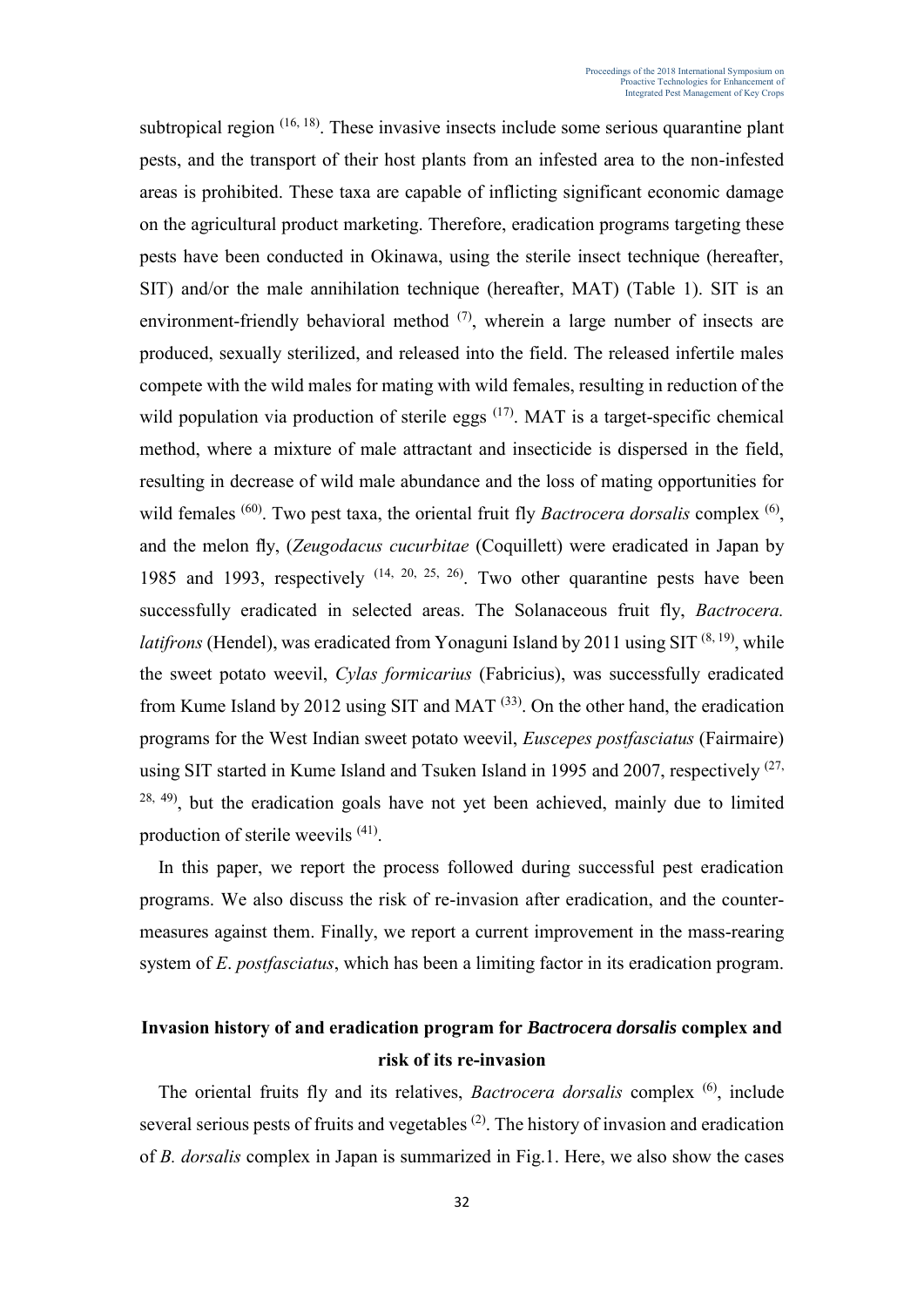of Amami Islands (Kagoshima Prefecture) and Ogasawara Islands (Tokyo). *B. dorsalis*  complex was first recorded on Okinawa Islands in 1919<sup>(36)</sup>, on Ogasawara Islands in 1925<sup> $(40)$ </sup>, and on Amami Islands in 1929<sup> $(56)$ </sup>. The eradication program in Amami Islands, using MAT with methyl eugenol as an attractant, begun in 1968, and the eradication was confirmed by Japanese Government in 1980<sup>(64)</sup>. In Ogasawara Islands, the eradication program with MAT started in 1975 and the fruit flies were eradicated in 1983 with the assistance of SIT  $(40)$ . In Okinawa Islands, the eradication program using MAT was initiated in 1977 and eradication was achieved in 1985  $(20, 21)$ .

However, several re-invasion events have been detected in Okinawa with the help of monitoring traps (hereafter, trap) baited with methyl eugenol  $(24)$ . Ohno et al  $(43)$  reported that more than 300 adult flies were captured by the traps from 1987 to 2008, showing frequent re-invasions even after the eradication. In fact, the numbers of the male captured by the trap and the incidences of recolonization (i.e., detection of infested fruit) have been increasing in Sakishima Islands, especially after 2010 (Fig. 2). During this period, recolonization occurred ten times (Fig. 2).

One of the possible sources of re-invasion is windborne immigration from distribution areas adjacent to Okinawa, such as Taiwan, the Philippines, and mainland China (54). Summer is considered the season with high risk of re-invasion by wind in Okinawa Islands and Sakishima Islands<sup>(4, 43, 54)</sup>.

To quickly counter the re-invasion, we implement two ways of monitoring measures: i) trap survey, where c.a. 500 traps are checked every two weeks, and ii) a biannual host fruits survey, where c.a. 100,000 fruits are collected and inspected. As a preventive control, pieces of wood fiber boards (hereafter, fiber board) soaked with a mixture of methyl eugenol and insecticide are placed in the area four times a year (in total, 400,000 pieces/year).

In all cases of recolonization, the fruit flies were re-eradicated within a few months, using extra countermeasures  $(32, 44, 51)$ . A mixture of protein bait and insecticide were sprayed within a 100- to 200-m radius from the point where infested fruits were detected, host fruits within a 500-m radius were removed, and extra pieces of the fiberboard were distributed within a 2-km radius, at a density of 2–3 pieces per hectare.

As seen above, the risk of re-invasion and recolonization of the oriental fruit fly has been increasing in Okinawa. This indicates the necessity for reinforcement and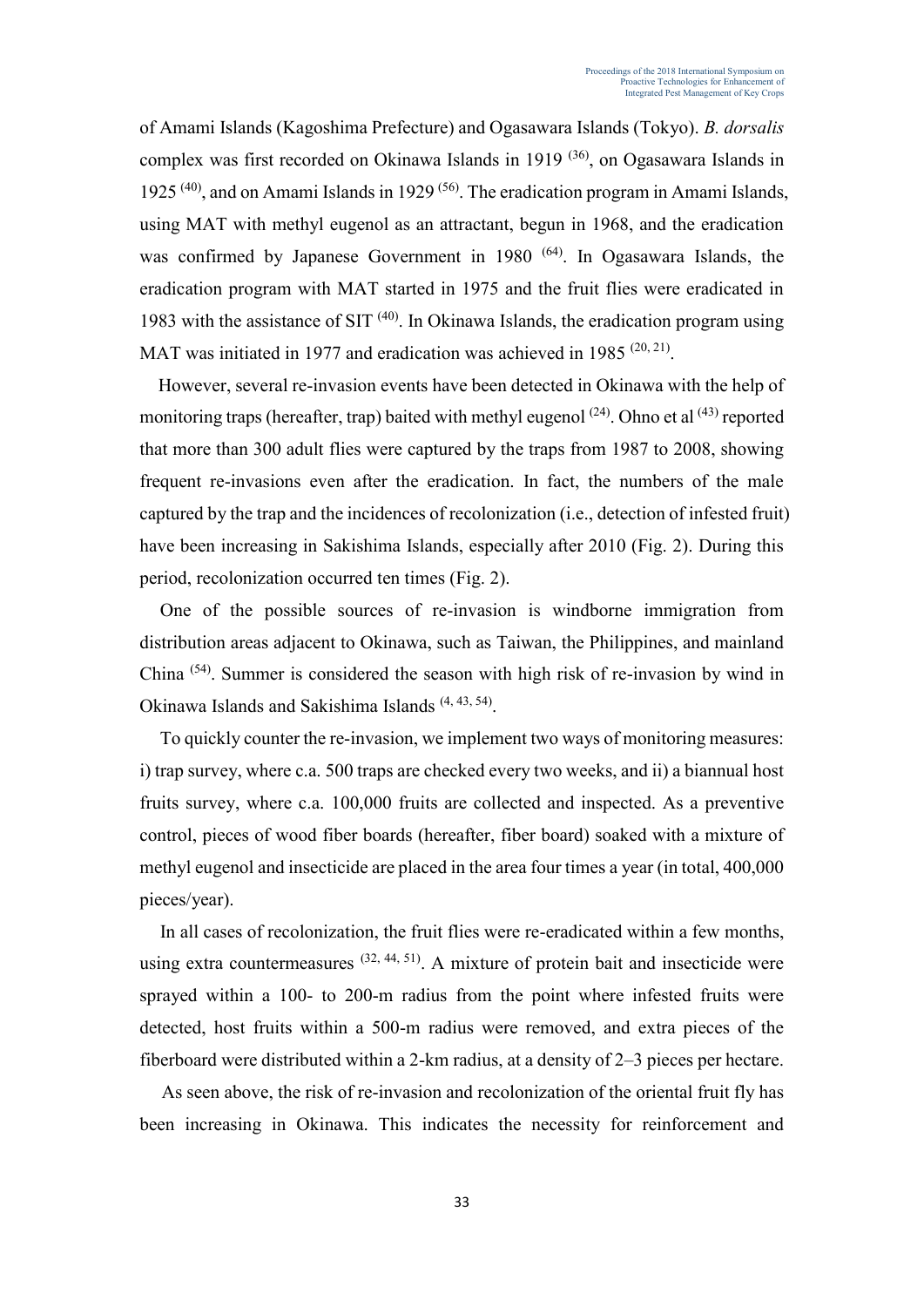improvement of countermeasures for controlling the fruit fly re-invasions and/or recolonizations.

### **Invasion history of and eradication program for the melon fly,** *Zeugodacus cucurbitae* **(Coquillett), and risk of its re-invasion**

 The melon fly, *Zeugodacus cucurbitae* (Coquillett), is distributed widely in temperate, tropical, and sub-tropical regions of the world, with India considered its native area <sup>(5)</sup>. The fly has been reported to cause damage to 81 host plants, and is a major pest of cucurbitaceous vegetables, particularly bitter gourd (*Momordica charantia*), muskmelon (*Cucumis melo*), and snake gourd (*Trichosanthes anguina*) (31, 35) .

The history of invasion and eradication of *Z. cucurbitae* in Japan is summarized in Fig.3. Here, we also show the cases of Amami Islands (Kagoshima Prefecture). The melon fly was first discovered in the Yaeyama Islands in 1919  $(36)$ , and 10 years later, it was reported in the Miyako Islands (23). In 1970, it was discovered on Kume Island  $(59)$ , and it spread to Okinawa Islands in 1972<sup>(11)</sup>. It further expanded its distribution to Amami Islands in 1974  $(23)$ .

Prior to the start of the melon fly eradiation project, an experimental SIT project was started on Kume Island in 1972<sup>(12)</sup>. Following the successful eradication project on Kume Island, an eradication project for the entire Okinawa Prefecture was initiated in 1979 (14, 21) . By releasing more than 200 million sterile flies per week, the eradication on Miyako Islands, Okinawa Islands, and Yaeyama Islands was achieved in 1987, 1990, and 1993, respectively  $(4)$ .

As Okinawa is located near South East Asia, where the melon fly currently occurs (i.e., Taiwan), there is always a risk of re-invasion. To prevent re-colonization by accidental invasion from infested areas, the preventive release of 45–70 million sterile flies per week is being carried out continuously. The monitoring has been conducted in the same way as the oriental fruit fly. So far, only a few cases of re-invasion have been detected on the Yonaguni Island. Single male each was caught by monitoring trap in 1993, 1995, and 1996, and a female emerged from a fruit collected in regular host plant survey (Table 2).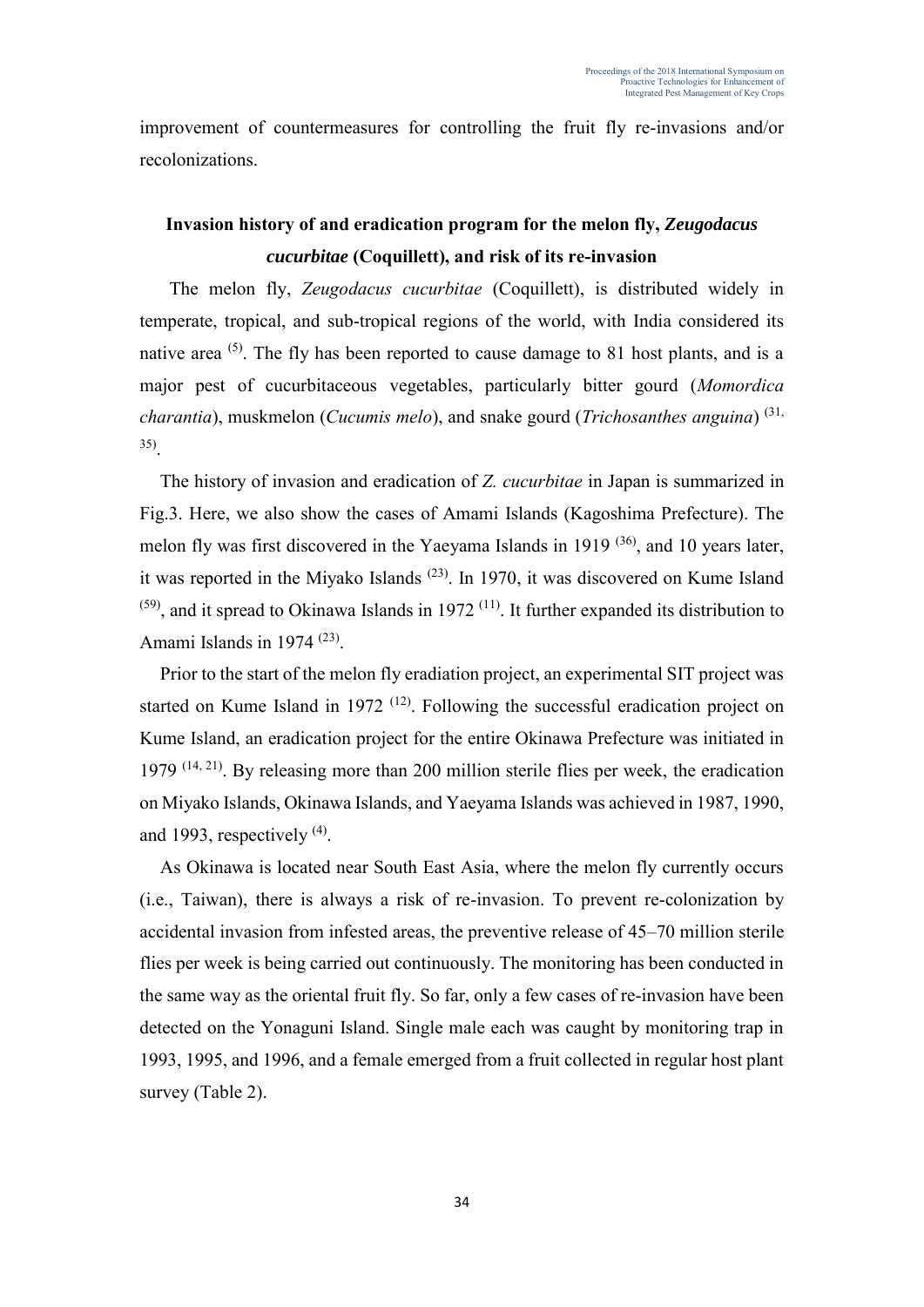### **Eradication of the solanaceous fruit fly,** *Bactrocera latifrons* **(Hendel), from Yonaguni Island**

The solanaceous fruit fly, *Bactrocera latifrons* (Hendel), is known as a serious pest of solanaceous crops (66). It is widely distributed throughout South and South-East Asia  $(66)$ , and has invaded Hawaii<sup>(65)</sup> and Africa<sup>(3)</sup>. In Japan, it was first detected in Yonaguni Island, located in the westernmost part of Japan (only 100 km apart from Taiwan) in 1984 (15). Since there was a concern that *B*. *latifrons* could spread over the southern islands of Japan by hitchhiking, transportation of infested fruits, and/or the dispersion of adult flies, eradication project for *B. latifrons* using SIT was urgently implemented in 2004. Firstly, protein bait spray and clean culture methods (removing the host fruit) were applied, to suppress the wild population before implementation of the SIT. Mass release of sterile flies was initiated in 2007. About 400,000 sterilized insects were released throughout the island every week. The last detection of wild *B. latifrons* was in March 2009 in a host fruit survey  $(19)$ . The Japanese Government confirmed the eradication of *B. latifrons*, based on the surveys of host fruits in 2011<sup>(8)</sup>. To check the re-invasion in Yonaguni Island, the host fruits are surveyed two times per year. After the eradication, no fruit infested by *B. latifrons* was detected in the island until 2017.

### **Invasion history of and eradication program for the sweet potato weevil,** *Cylas formicarius* **(Fabricius), from Kume Island, Okinawa, Japan**

 The sweet potato weevil, *Cylas formicarius* (Fabricius), is a destructive pest of sweet potato, *Ipomoea batatas* (L.) Lam. (67). It also infests wild convolvuaceous plants, such as blue morning glory, *I. indica*, and beach morning glory, *I. pes-caprae*, in Japan (37) . The weevil is distributed in subtropical and tropical area of the world  $(55, 62)$ , including the Ryukyu Islands<sup>(69)</sup> and Ogasawara Islands<sup>(56)</sup>. The weevil is assumed to have originated from the Indian subcontinent  $(67)$  or northwestern South America  $(1)$ . In Japan, the weevil was first recorded on Okinawa Island<sup>(56)</sup>. It was also detected on the Yoron Island and Amami-Oshima Island in 1915, and on the Kikai Island in 1940<sup>(56)</sup>.

The eradication project for the weevil using MAT and SIT was initiated on Kume Island in 1994  $(27, 28)$ . To suppress the wild population of the weevil to the level at which SIT was applicable, MAT was first applied from 1994 to 1999<sup>(28)</sup>, wherein fiberboard soaked with a mixture of synthetic sex pheromones <sup>(9)</sup> as a male attractant and insecticide (57) was used. Eight-to-sixteen fiberboards were distributed per hectare per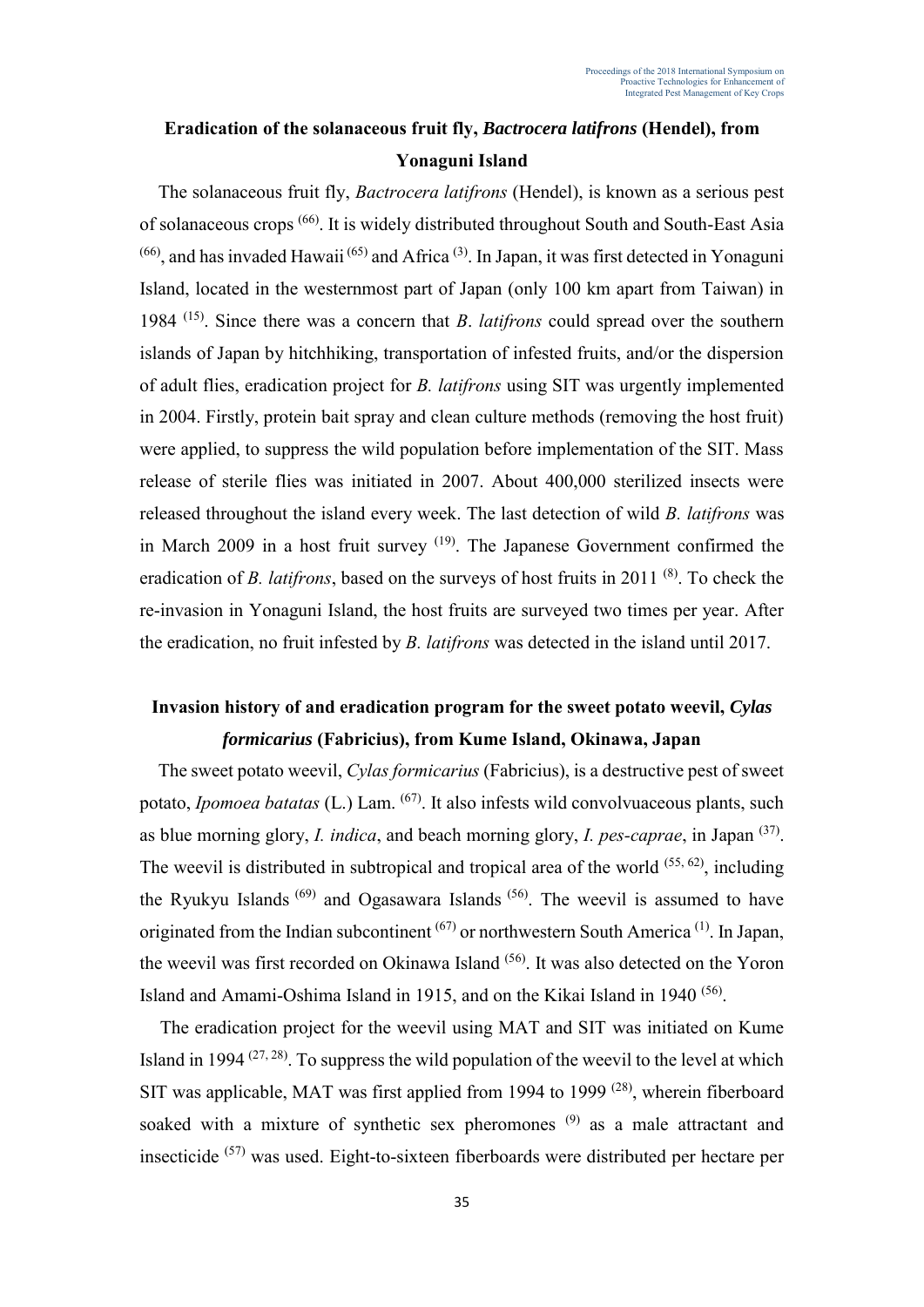month over the Kume Island, except over meadows and catchments <sup>(28)</sup>. The release of sterile weevils was initiated in 1999<sup> $(28)$ </sup>. With the progress of the project, the number of released sterile weevil was increased from 30,000 to 500,000 per week, because of the expansion of the productive capacity of the mass-rearing facility  $(28)$ . To evaluate the control efficacy, traps with synthetic sex pheromones were used as an attractant  $(61)$ , and the host plant stems were examined  $(28, 33)$ . To assess the infestation rate, we collected the stems of host plants (*I. batatas*, *I. pes-caprae*, and *I. indica*), dissected them, and counted the number of larvae, pupae, and adults of the weevil therein. The wild weevil was last detected in the island in 2012  $(52)$ . Based on the host plant surveys, the Japanese Government confirmed the world's first eradication of this pest weevil using SIT in 2012  $(33)$ . After the eradication, the weevil has not been detected in either host plant surveys or monitoring traps until 2017. The weevil eradication program started in 2007 is still going on in Tsuken Island <sup>(49)</sup>.

## **Invasion history of and eradication program for the West Indian sweet potato weevil,** *Euscepes postfasciatus* **(Fairmaire), and improvement of mass-rearing system**

The West Indian sweet potato weevil, *Euscepes postfasciatus* (Fairmaire), is one of the serious pests of sweet potato, *I. batatas*, in the South Pacific, Caribbean basin, and some countries of Central and South America<sup>(55)</sup>. The weevil has established throughout Ryukyu Islands (Okinawa Prefecture) and the Amami Islands (Kagoshima Prefecture) after World War II<sup>(56, 69)</sup>. The eradication program for *E. postfasciatus* using SIT was initiated on Kume Island in 1994<sup> $(28)$ </sup> and on Tsuken Island in 2007<sup> $(49)$ </sup>.

In Kume Island, the number of the released weevil was increased to about 3,000,000 per week by 2004 (41), but was drastically reduced later due to a decreased production of the weevil, which was mass-reared on sweet potato roots  $(30, 41)$ . As a cause of the decline, Morita et al. <sup>(34)</sup> found that almost all mass-reared weevils were infected with an undescribed neogregarine *Farinocytis*-like protozoa (*Farinocystis* sp.) which reduces longevity and fecundity of the weevil  $(29)$ . Since it was difficult to eliminate the protozoa from the mass-reared strain of the weevil being reared on sweet potato roots, a novel mass-rearing system was developed using an artificial diet. In this system, the weevil eggs are washed and disinfected before being inoculated on the artificial diet, which is considered free from the protozoa  $(29, 42, 58)$ . However, protozoan infection has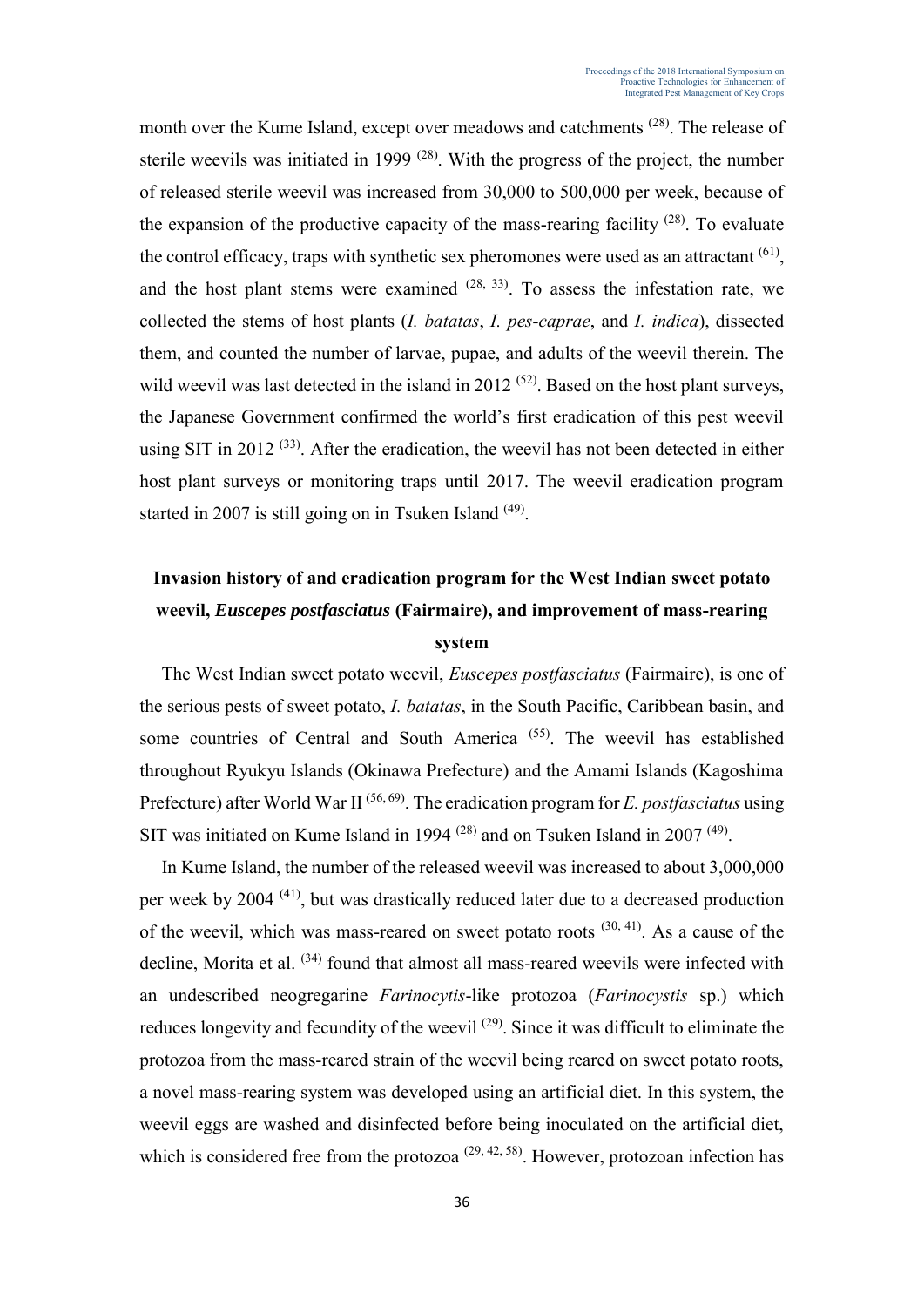not been completely eliminated in the artificial diet system  $(39)$ . Moreover, as the productivity of the artificial diet system was not enough to replace the sweet potato root system, a combination of both systems has now been adopted (Fig. 4). Recently, a rearing method to reduce the horizontal transmission of *Farinocystis* sp. between adult weevils was developed  $(63)$ . The reformation of the ingredients of the artificial diet  $(38)$ and egg-inoculation density (10) also helped improve the quantity and quality of the weevil. Owing to these developments, the number of sterile weevil release has recovered to the level of about 1,500,000 per week at present <sup>(53)</sup>. However, this number is still considerably lower than the desirable number of weevils for release, in both Tsuken Island and Kume Island. Thus, the release has been suspended in Kume Island  $(30, 50)$ , and the release program is currently running only on Tsuken Island, the area of which is much smaller than that of the Kume Island  $(50)$ . Clearly, further improvements in the mass-rearing system are necessary to achieve sufficient quantity and quality of mass-reared weevil for the SIT program in Kume Island.

#### **Future prospects**

All target fruit flies have been successfully eradicated; however, the incidences of re-invasion of *B. dorsalis* complex have been increasing in recent years. While all these incursions have been controlled within several months, the risk of re-invasion by these species would further increase because of the ongoing climatic change and increasing opportunities of human travel and goods movement. Therefore, we may have to consistently revise and upgrade the trap and the countermeasures for these fruit flies.

Eradication of *C. formicarius* from Kume Island took 19 years, which is much longer compared with the case of the melon fly. This indicates that the required costs (time, money, and manpower) for the eradication of *C. formicarius* are much higher than those for fruit flies. It goes without saying that the eradication program for *E. postfasciatus* is still ongoing, even though it was initiated at the same time as that of *C. formicarius*. Therefore, it is essential to keep improving the techniques used in the eradication programs and revise the strategy for the programs based on these improvements.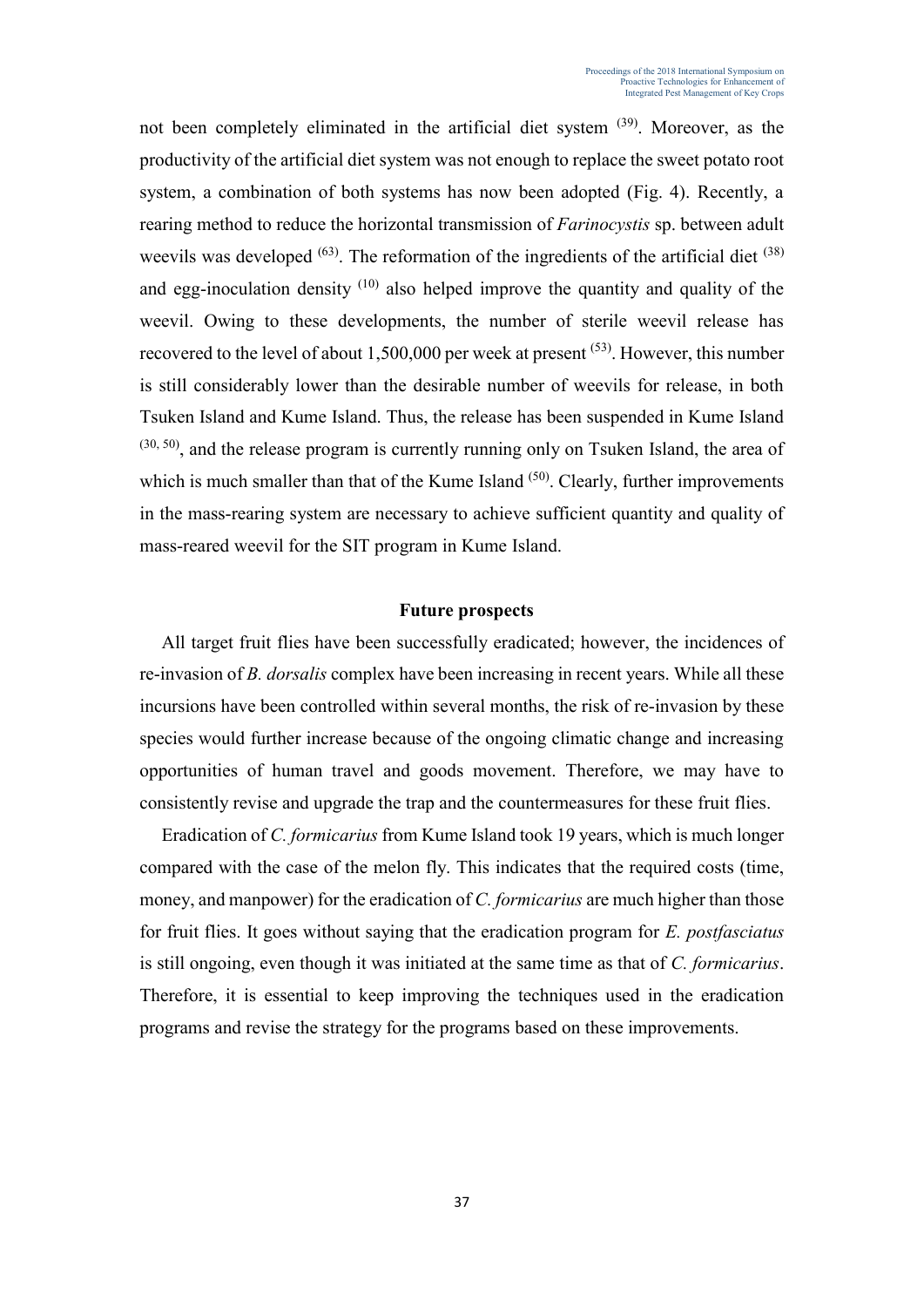#### **LITERATURE CITED**

- 1. Austin, D. F. 1988. The taxonomy, evolution, and genetic diversity of sweet potatoes and related wild species. In: Exploration, Maintenance, and Utilization of Sweet Potato Genetic Resources. International Potato Center, Lima, pp. 27-60.
- 2. Clark, A. R., Armstrong, F., Carmichael, A. E., Milne, J. R., Raghu, S., Roderick, G K. and Yates, D. K. 2005. Invasive phytophagous pests arising through a recent tropical evolutionary radiation: The *Bactrocera dorsalis* complex of fruit flies. Ann. Rev. Entomol. 50:293-319.
- 3. De Meyer, M. 2007. Alert! New invasion *Bactrocera* species in Africa: *Bactrocera latifrons*. Insect Pest Control Newsletter 68:29.
- 4. Department of Agriculture, Forestry and Fisheries, Okinawa Prefectural Government (ed.). 1994. A Memorial book for Flies-fly Eradication in Okinawa Department of Agriculture, Forestry and Fisheries, Okinawa Prefectural, Naha. 350 pp. (in Japanese)
- 5. Dhillon, M. K., Singh, R., Naresh, J. S. and Sharma, H. C. 2005. The melon fly, *Bactrocera cucurbitae*: a review of its biology and management. J. Insect. Sci. 5:40.
- 6. Drew, R. A. I. and Hancock, D. L. 1994. The *Bactrocera dorsalis* complex of fruits flies (Diptera: Tephritidae: Dacinae) in Asia. Bull. Entomol. Res. Suppl*.* 2: i-iii, 1- 68.
- 7. Dyck, V. A., Hendrichs. J. and Robinson, A. S. 2005. Sterile Insects Technique, Principles and Practice in Area-Wide Integrated Pest Management. Springer. The Netherlands.
- 8. Fukugasako, A. and Okamoto, M. 2012. Achievement of eradication the solanaceous fruit fly, *Bactrocera latifrons* (Hendel) (Diptera: Tephritidae) from Yonaguni Island, Okinawa, Japan. Plant Prot. 66:13-17. (in Japanese)
- 9. Heath, R. R., Coffelt, J. A., Sonnet, P. E., Proshold, F. I., Dueben, B. and Tumijnson, J. H. 1986. Identification of sex pheromone produced by female sweetpotato weevil, *Cylas formicarius elegantulus* (Summers). J. Chem. Ecol. 12:1489-1503.
- 10. Himuro, C., Kumano, N., Honma, A., Ikegawa, Y. and Ohishi, T. 2018. Appropriate number of inoculated eggs for mass rearing the West Indian sweet potato weevil, *Euscepes postfasciatus* (Coleoptera: Curculionidae). App. Entomol. Zool. 53:157- 164.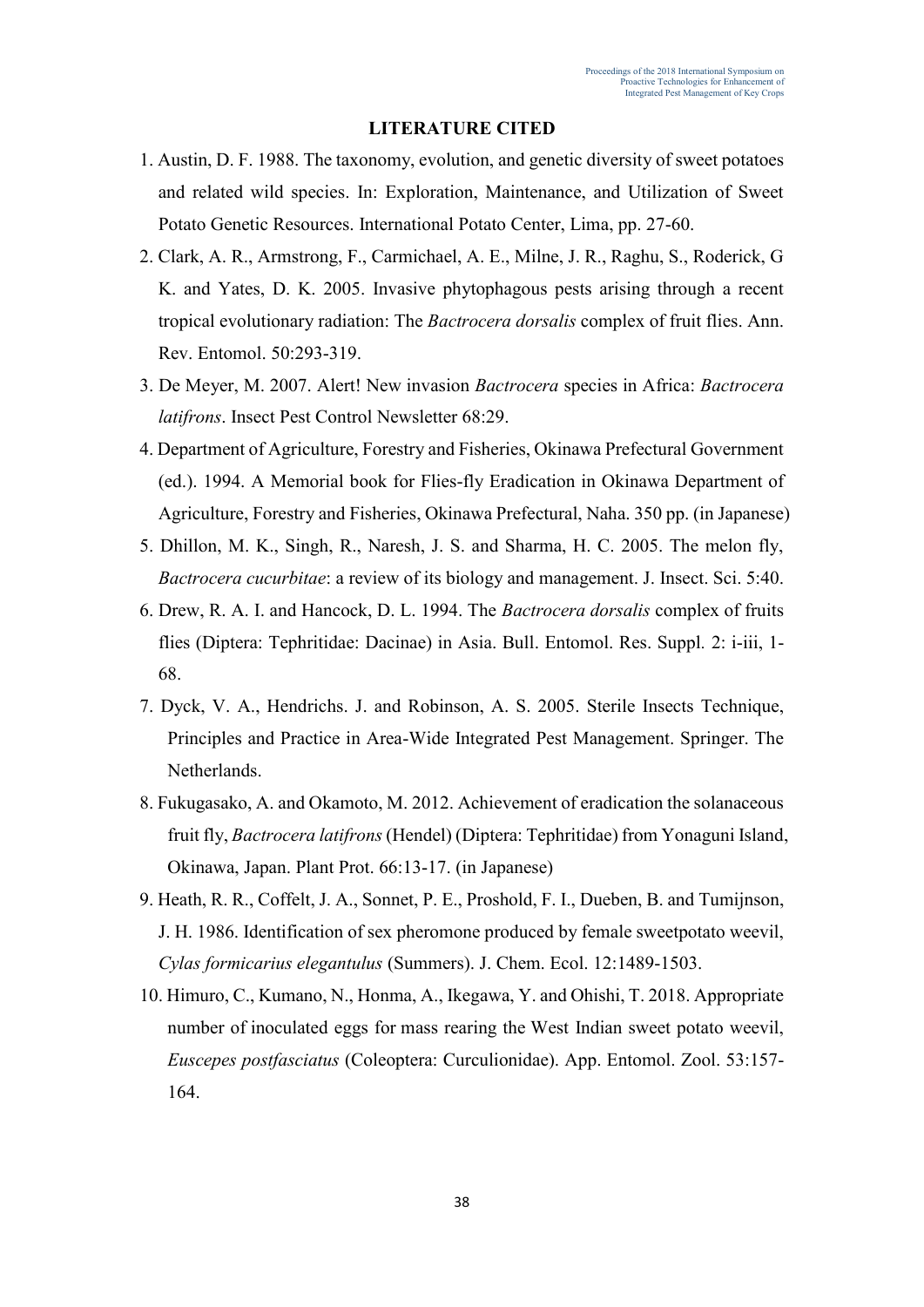- 11. Ito, Y., Miyara, A., Teruya, R. and Teruya, T. 1973 Occurrence of the melon fly, *Dacus cucurbitae*, in Okinawa Island. Kyushu Pl. Prot. Res. 19:108-111. (in Japanese)
- 12. Iwahashi, O. 1977. Eradication of the melon fly, *Dacus cucurbitae*, from Kume Island., Okinawa with the sterile insect release method. Res. Popul. Ecol. 19:87-98.
- 13. Kakinohana, H. 1983. The eradication project of the melon fly in Okinawa prefecture. Japan. Plant Prot. 47:542-543. (in Japanese)
- 14. Kakinohana, H., Kuba, H., Kohama, T., Kinjo, K., Taniguchi, M., Nakamori, H., Tanahara, A. and Sokei, Y. 1997. Eradication of the melon fly, *Bactrocera cucurbitae* Coquillett, by mass release of sterile flies in Okinawa Prefectural, Japan. JARQ. 31:91-100.
- 15. Kaneda, M., Sugimoto, S. and Ishihara, H. 1985. Discovery of *Dacus latifrons* on Yonaguni Islands. Naha Plant Protection News 59:294. (in Japanese)
- 16. Kiritani, K. 2002. Alien insects in Japan. In: The Ecological Society of Japan. (ed.), Handbook of Alien Species in japan. Chijinshokan, Tokyo. pp. 124-125. (in Japanese)
- 17. Knipling, E.F. 1955. Possibilities of insect control or eradication thought the use of sexually sterile males. J. Econ. Entomol. 48:459-462.
- 18. Kohama, T. 2002. Alien invasive insects in Okinawa prefecture. In: The Ecological Society of Japan. (ed.), Handbook of Alien Species in japan. Chijinshokan, Tokyo. pp. 250-251. (in Japanese)
- 19. Kohama, T. and Matsuyama T. 2010. Current status of the eradication project using sterile insect technique for solanaceous fruit fly, *Bactrocera latifrons* (Hendel) (Diptera: Tephritidae), in Yonaguni Island, Okinawa, Japan. Plant Prot. 64:762-765. (in Japanese)
- 20. Koyama, J., Teruya, T. and Tanaka, K. 1984. Eradication of the oriental fruit fly (Diptera: Tephritidae) from the Okinawa Islands by a male annihilation method. J. Econ. Entomol. 77:468-472.
- 21. Koyama, J., Yogi, Y. and Tanaka, K. 1985. Chapter 6 Occurrence and Eradication of Oriental Fruit Flies in Okinawa Islands - Theory and Practice. (Ishii, S., K. Kiritani., and T. Kocha eds.) Japan Agricultural Aviation Association. pp. 263-289. (in Japanese)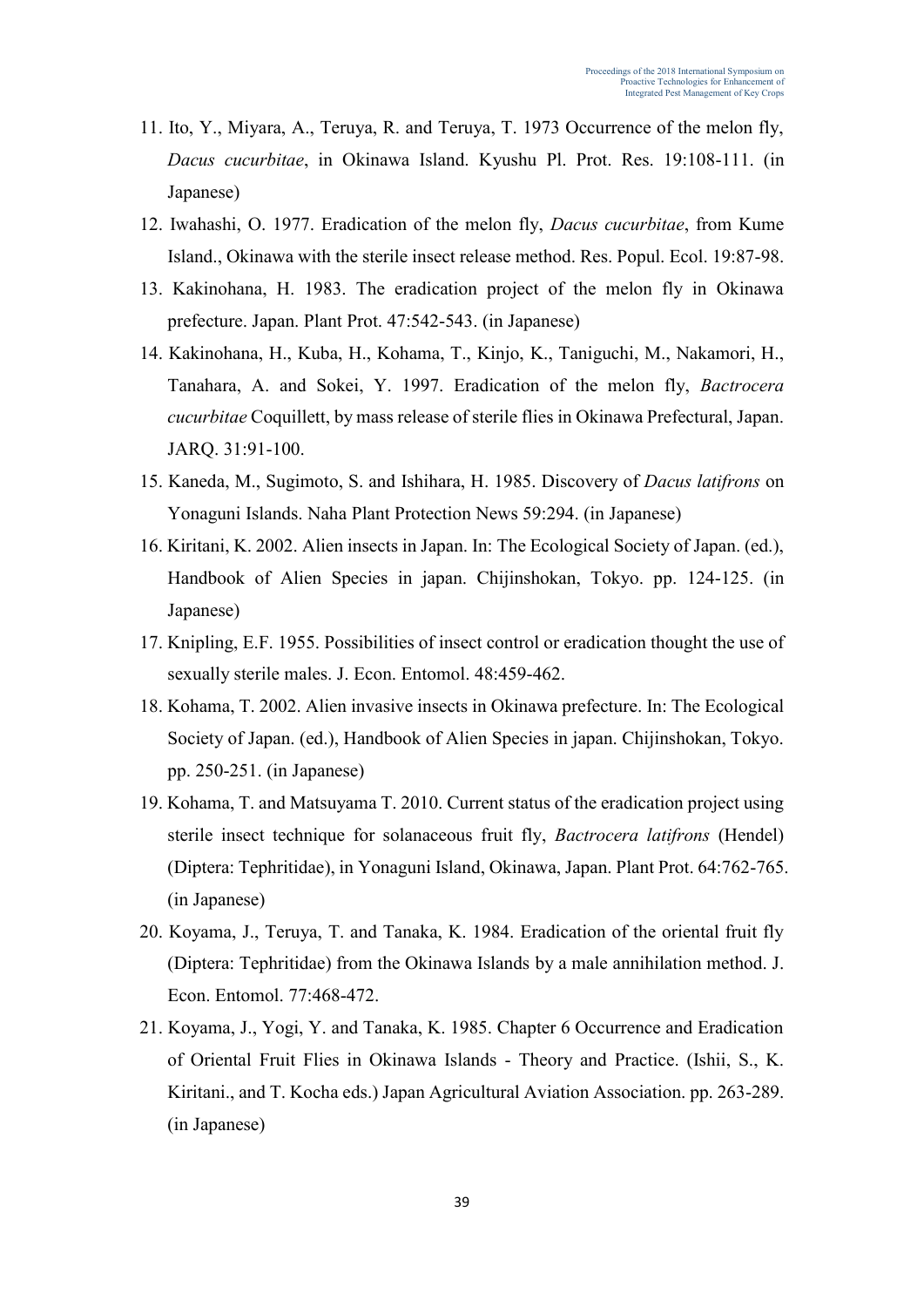- 22. Koyama, J., Yogi, Y. and Tanaka, K. 1985. Chapter 9 Occurrence and Eradication of Melon Fruit Flies in Okinawa Islands -Theory and Practice . p. 343-359. In: Ishii, S., K. Kiritani., and T. Kocha [eds.], Japan Agricultural Aviation Association. (in Japanese)
- 23. Koyama, J. 1994. Overview of the Studies on the Eradication of the Melon Flies in Japan. Jpn. J. Appl. Entomol. Zool. 33:219-229. (in Japanese)
- 24. Koyama, J. 2000. Male annihilation method. In Textbook for Training Course on Fruits Fly Control with the Male annihilation Technique and the Sterile Insects Technique in Okinawa. Research Institute for Subtropics, Naha, pp. 89.
- 25. Koyama, J., Kakinohana, H. and Miyatake, T. 2004. Eradication of the melon fly *Bactrocera cucurbitae* in Japan: importance of behavior, ecology, genetics, and evolution. Annu. Rev. Entomol. 49:331-349.
- 26. Kuba, H., Kohama, T., Kakinohana, H., Yamagishi, M., Kinjo, K. Sokei, Y., Nakasone, T. and Nakamoto, Y. 1996. The successful eradication programs of the melon fly in Okinawa. p. 543-550. In: B. A. McPheron and G. J. Steck [eds.], Fruit Fly Pests: A World Assessment of Their Biology and Management. St. Lucie Press, Delray Beach, Florida, U.S.A.
- 27. Kuba, H., Teruya, T. and Sakakibara, M. 2000. Eradication of the weevils by sterileinsect-release method (9) Experimental eradication project of sweet potato weevils in Kume Island. Plant. Prot. 54:483-485. (in Japanese)
- 28. Kuba, H., Kohama, T. and Haraguchi, D. 2003. p. 273-287. In: Oka, M., Matsui, M., Shiomi, T., Ogawa, Y., and Tsuchiya, K. [eds.], Proceedings of the NIAES-FFTC Joint International Seminar on Biological Invasions: Environmental Impact and the Development of a Database for the Asian-Pacific Region. National Institute for Agro-Environmental Sciences and Food and Fertilizer Technology Center for the Asian and Pacific Region, Tsukuba.
- 29. Kumano, N., Iwata, N., Kuriwada, T., Shiromoto, K., Haraguchi, D., Yasunaga-Aoki, C. and Kohama, T. 2010. The neogregarine protozoan Farinocystis p. reduced Longevity and fecundity in the West Indian sweet potato weevil, *Euscepes postfasciatu*s (Fairmaire). J. Invertebr. Pathol. 105:298-304.
- 30. Kumano, N. 2014. Recent Advances in the Study on Sterile Technique for the West Indian Sweet Potato Weevil, *Euscepes postfasciatus*. Jpn. J. Appl. Entomol. Zool. 58:217-236. (in Japanese)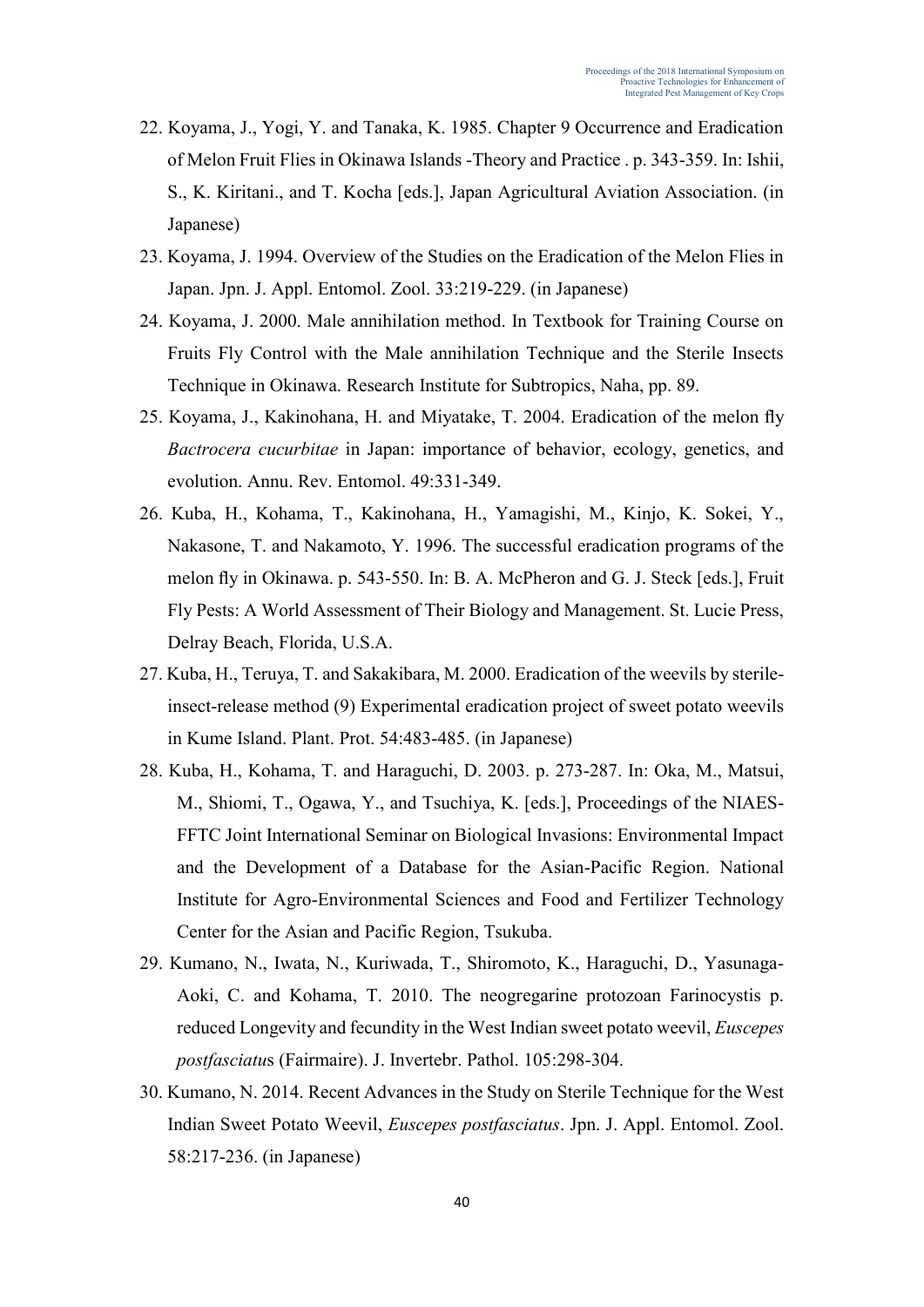- 31. Lall, B. S. and Singh, B. N. 1969. Studies on the biology and control of melon fly, *Dacus cucurbitae* (Coq.) (Diptera: Tephritidae) Labdev. Journal of Science and Technology. 7B:148-157.
- 32. Matsui, M., Kuba, H., Kinjo, K., Kakinohana, H., Nakamori, H. and Ito, H. 1991. A Successful eradication of invaded oriental fruits fly in Tomigusuku Village in the southern part of Okinawa Island. p. 307-311. In: K. Kawasaki et al., [eds.], Proceedings of the International Symposium on the Biology and Control of Fruit flies. Food and Fertilizer Technology Center, Taipei, The University of the Ryukyus, Nishihara, and The Okinawa Prefectural Government, Naha.
- 33. Matsuyama, T. 2013. Eradication project of the sweet potato weevil, *Cylas formicarius* (Fabricius), in Kume Island, Okinawa, Japan. The information of pests in Japan. 100:7-8. (in Japanese)
- 34. Morita, C., Yasunaga, A., Haraguchi, D., Kohama, T., Iiyama, K. and Shimizu, S. 2007. Studies of a protozoan parasite isolated from the West Indian sweet potato weevil, *Euscepes postfasciatus*. Entomotec. 31:17-19. (in Japanese)
- 35. Mote UN. 1975. Control of fruit fly *Dacus cucurbitae* on bitter gourd and cucumber. Pesticides. 9:36-37.
- 36. Nawa, U. 1919. Melon fly is distributed in Ryukyu Islands. Konshu-Sekai. 23:468. (in Japanese)
- 37. Ohhara, K., Mishima, S., Sakamoto, T. and Kaku, K. 2000. Distribution of sweet potato weevil, *Cylas formicarius* (Fabricius) and the West Indian sweet potato weevil, *Euscepes postfasciatus* (Fairmaire) in Amami-oshima island. Res. Bull. Pl. Prot. Japan 36:67-70. (in Japanese)
- 38. Ohishi, T., Honma, A., Himuro, C. and Teruya, K. 2018. Effect of Sweet Potato Powder Content in Larval Artificial Diets on the Yield and Quality of Mass-Reared West Indian Sweet Potato Weevil, *Euscepes postfasciatus* (Coleoptera: Curculionidae). Jpn. J. Appl. Entomol. Zool. 62:123-126. (in Japanese with English abstract).
- 39. Ohishi, T., Tsurui, K. and Teruya, K. 2016. Occurrence of Neogregarine-Like Protozoan Farinocystis sp. in an Artificial Diets Mass-Rearing System in the West Indian Sweet Potato Weevil, *Euscepes postfasciatus* (Coleoptera: Curculionidae). Jpn. J. Appl. Entomol. Zool. 60:131-137. (in Japanese with English abstract).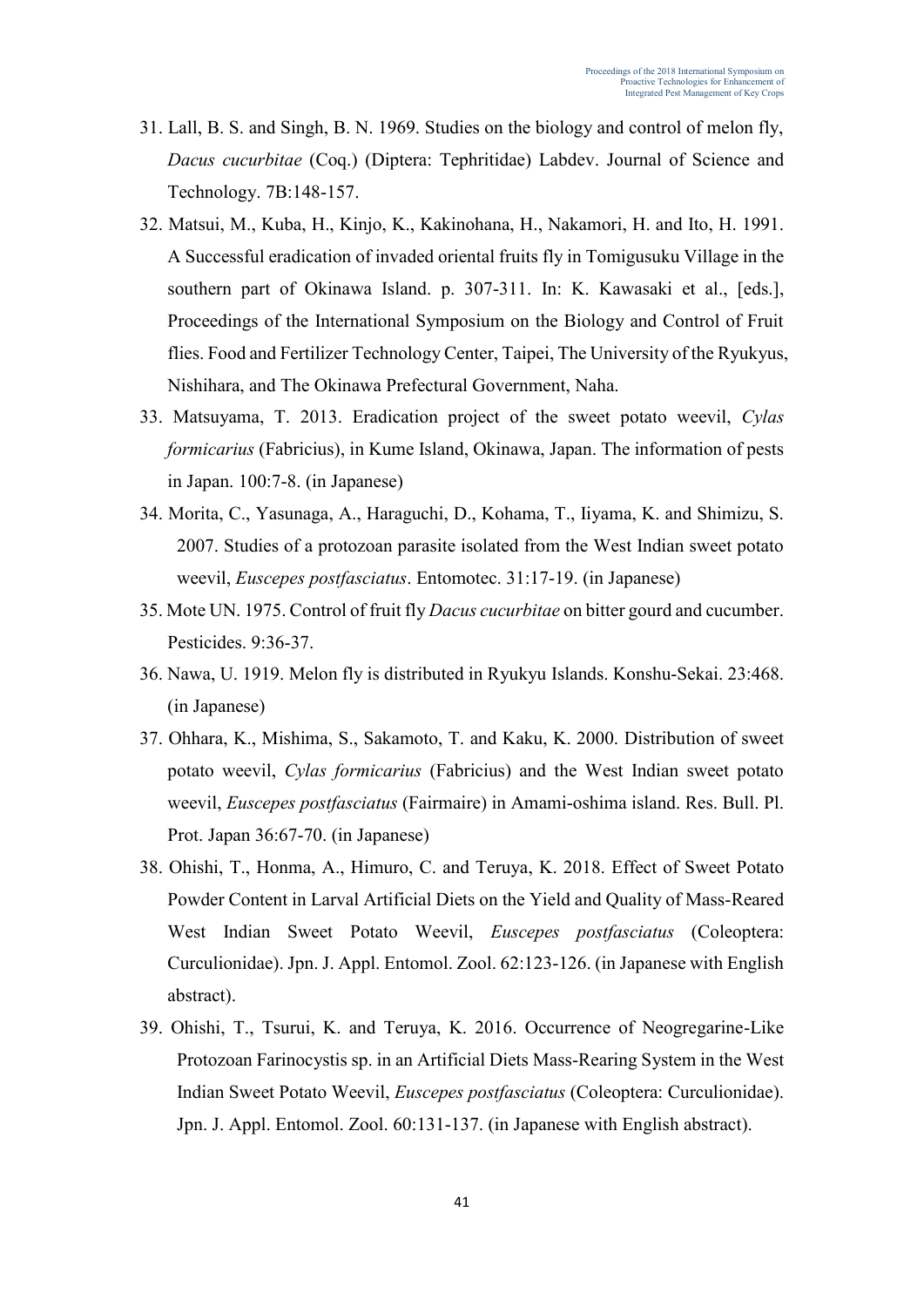- 40. Ohkawa, A. 1985. Chapter 7 Occurrence and Eradication of Oriental Fruit Flies in Ogasawara Islands - Theory and Practice. p. 291-316. In: Ishii, S., K. Kiritani., and T. Kocha [eds.], Japan Agricultural Aviation Association. (In Japanese)
- 41. Ohno, S., Haraguchi, D., Urasaki, K. and Kohama, T. 2006. The West Indian sweetpotato weevil, *Euscepes postfasciatus*: its occurrence and current problems of its control in Kuma Island, Okinawa. The Nature and Insects 41:25-30. (in Japanese)
- 42. Ohno, S., Sasaki, Sato, Y., Urasaki, K., Haraguchi, D. and Kohama, T. 2008. Prevention of bacterial contamination of the artificial diet for the West Indian sweetpotato weevil, *Euscepes postfasciatus* (Coleoptera: Curculionidae), by submersion of egg in formaldehyde or ethanol, and combined treatments of the two disinfection agents. Jpn. J. Ent. (N. S.), 11:169-178. (in Japanese with English abstract)
- 43. Ohno, S., Tamura, Y., Haraguchi, D., Matsuyama, T. and Kohama, T. 2009. Reinvasions by *Bactrocera dorsalis* complex (Diptera: Tephritidae) occurred after its eradication in Okinawa, Japan, and local difference found in the frequency and temporal pattern of invasions. Appl. Entomol. Zool*.* 44:643-654.
- 44. Okinawa Prefectural Fruit Fly Eradication Project Office. 2003. Eradication of Bactrocera dorsalis complex and re-invasion 2002. Prefectural Government, Department of Agriculture, Forestry and Fisheries, Okinawa Prefectural Fruit Fly Eradication Project Office. 141 pp. (in Japanese)
- 45. Okinawa Prefectural Government, Department of Agriculture, Forestry and Fisheries. 1993. Annual Report of Eradication Program for the Destructive Pest in Okinawa in 1993. Okinawa Prefectural Government, Department of Agriculture, Forestry and Fisheries, Okinawa. 257 pp. (in Japanese)
- 46. Okinawa Prefectural Government, Department of Agriculture, Forestry and Fisheries. 1995. Annual Report of Eradication Program for the Destructive Pest in Okinawa in 1995. Okinawa Prefectural Government, Department of Agriculture, Forestry and Fisheries, Okinawa. 224 pp. (in Japanese)
- 47. Okinawa Prefectural Government, Department of Agriculture, Forestry and Fisheries. 1996. Annual Report of Eradication Program for the Destructive Pest in Okinawa in 1996. Okinawa Prefectural Government, Department of Agriculture, Forestry and Fisheries, Okinawa. 158 pp. (in Japanese)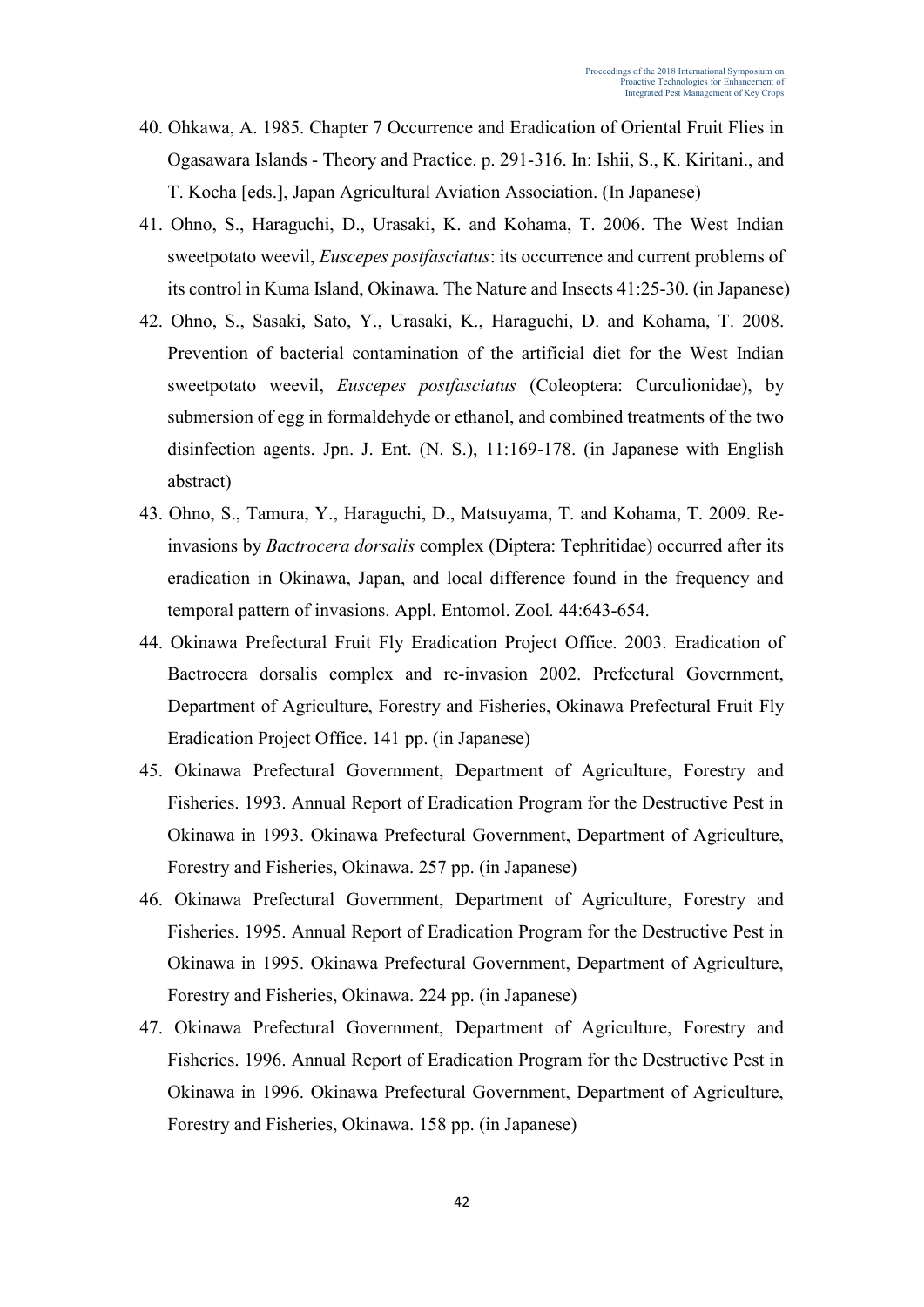- 48. Okinawa Prefectural Government, Department of Agriculture, Forestry and Fisheries. 2005. Annual Report of Eradication Program for the Destructive Pest in Okinawa in 2004. Okinawa Prefectural Government, Department of Agriculture, Forestry and Fisheries, Okinawa. 223 pp. (in Japanese)
- 49. Okinawa Prefectural Government, Department of Agriculture, Forestry and Fisheries. 2008. Annual Report of Eradication Program for the Destructive Pest in Okinawa in 2007. Okinawa Prefectural Government, Department of Agriculture, Forestry and Fisheries, Okinawa. 266 pp. (in Japanese)
- 50. Okinawa Prefectural Government, Department of Agriculture, Forestry and Fisheries. 2010. Annual Report of Eradication Program for the Destructive Pest in Okinawa in 2009. Okinawa Prefectural Government, Department of Agriculture, Forestry and Fisheries, Okinawa. 339 pp. (in Japanese)
- 51. Okinawa Prefectural Government, Department of Agriculture, Forestry and Fisheries. 2013. Annual Report of Eradication Program for the Destructive Pest in Okinawa in 2011. Okinawa Prefectural Government, Department of Agriculture, Forestry and Fisheries, Okinawa. 350 pp. (in Japanese)
- 52. Okinawa Prefectural Government, Department of Agriculture, Forestry and Fisheries. 2014. Annual Report of Eradication Program for the Destructive Pest in Okinawa in 2012. Okinawa Prefectural Government, Department of Agriculture, Forestry and Fisheries, Okinawa. 336 pp. (in Japanese)
- 53. Okinawa Prefectural Government, Department of Agriculture, Forestry and Fisheries. 2017. Annual Report of Eradication Program for the Destructive Pest in Okinawa in 2016. Okinawa Prefectural Government, Department of Agriculture, Forestry and Fisheries, Okinawa. 295 pp. (in Japanese)
- 54. Otuka, A., Nagayoshi, K., Sanada-Morimura, S., Matsumura, M., Haraguchi, D. and Kakazu, R. 2016. Estimation of possible sources for wind-borne re-invasion of *Bactrocera dorsalis* complex (Diptera: Tephritidae) into islands of Okinawa Prefecture, southwestern Japan. Appl. Entomol. Zool*.* 51:21-35.
- 55. Raman, KV., and Alleyne, EH. 1991. Biology and management of the West Indian sweet potato weevil, *Euscepes postfasciatus*. p. 263-281. In: Jansson RK, and Raman, KV. [eds.], Sweet potato pest management: a global perspective. Westview, Boulder.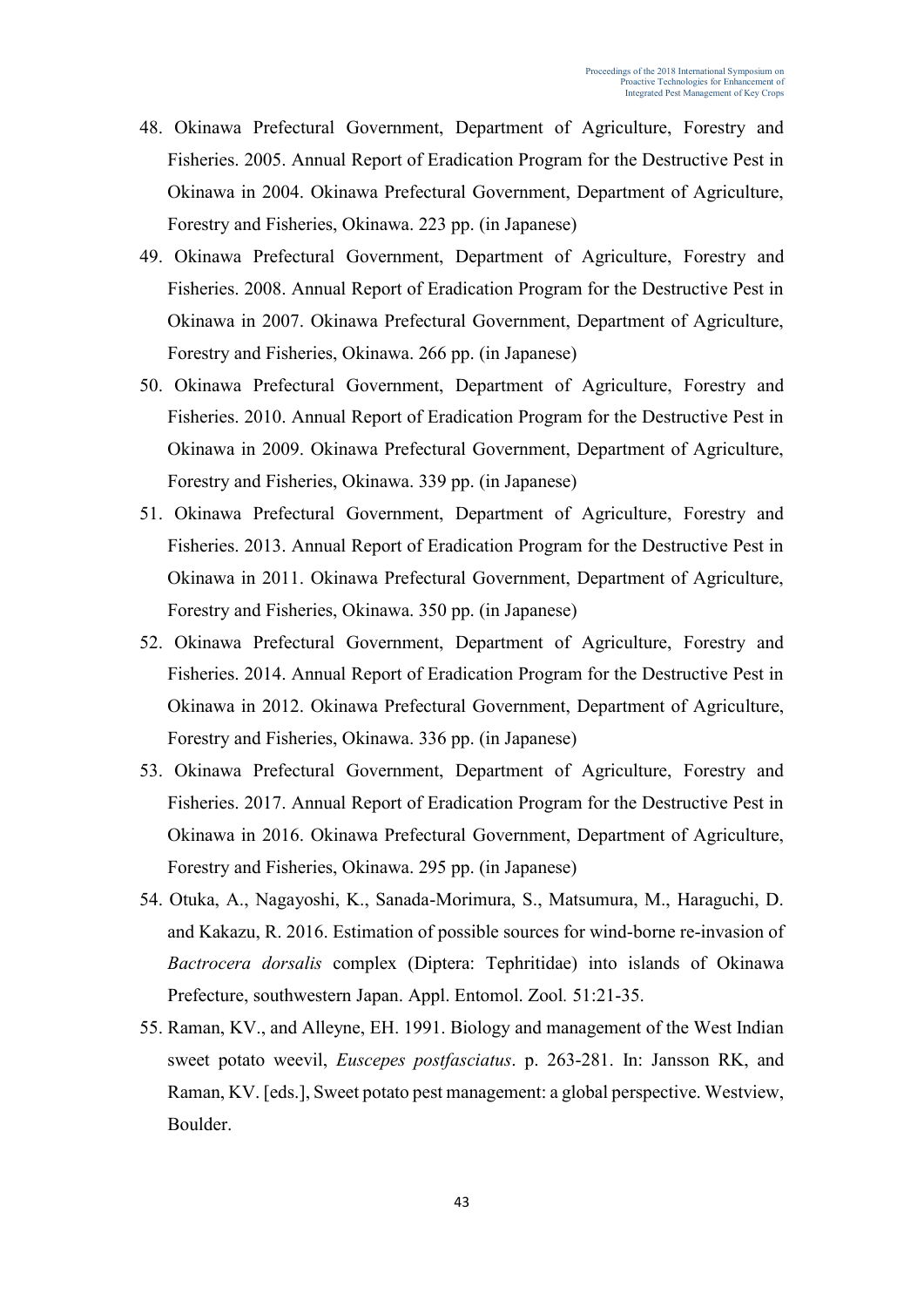- 56. Sakae, M. 1968. Plant Quarantine Pests Occurring on Amami Islands. Ohshima Branch of Kagoshima Prefectural Agricultural Experiment Station, Naze. 80 pp. (in Japanese)
- 57. Setokuchi, O., Nakayama, Y. and Kubo, Y. 1991. A fiberboard formulation of the sweet-potato weevil, *Cylas formicarius* (Fabricius), sex pheromone and an insecticide for mass-trapping. Jpn. J. Entomol. Zool. 35:251-253 (in Japanese)
- 58. Shimoji, Y. and Kohama, T. 1996. An artificial larval diet for the West Indian sweet potato weevil. *Euscepes postfasciatus* (Fairmaire) (Coleoptera: Curculionidae). Appl. Entomol. Zool*.* 31:152-154.
- 59. Sonda, M. 1972. Fruit flies caught in plastic traps baited with cue-lure in Okinawa. Res. Bull. Pl. Prot. Japan 10: 28-32.
- 60. Steiner, L. F. and Lee, R. K. S. 1955. Large area tests of a male-annihilation method for oriental fruit fly. J. Econ. Entomol*.* 62:4-7.
- 61. Sugiyama, M., Shimoji, Y. and Kohama, T. 1996. Effectiveness of a newly designed sex pheromone trap for the sweetpotato weevil, *Cylas formicarius* (Fabricius) (Coleoptera: Brentidae). App. Entomol. Zool*.* 31:547-550.
- 62. Sutherland, J. A. 1986. A review of the biology and control of the sweet potato weevil *Cylas formicarius* (Fab). Trop Pest Manag*.* 32:304-315.
- 63. Teruya, K., Ohishi, T. and Tsurui, K. 2017. Reduce infection by Neogregarine Protozoan Farinocystis sp. Following improved collection Methods of the West Indian Sweet Potato Weevil, *Euscepes postfasciatus* (Coleoptera: Curculionidae) from the Larval Rearing Cage. Jpn. J. Appl. Entomol. Zool*.* 61:32-35. (in Japanese with English summary).
- 64. Ushio, S., Yoshioka, K., Nakasu, K. and Waki, K. 1982. Eradication of the oriental fruit fly from Amami Islands by male annihilation (Diptera: Tephritidae). Jpn. J. Appl. Entomol. Zool*.* 26:1-9. (in Japanese with English summary).
- 65. Vargas, R. I. and Nishida, T. 1985. Life History and Demographic Parameters of *Dacus latifrons* (Diptera: Tephritidae). J. Econ. Entomol*.* 78:1242-1244.
- 66. White, I. M. and Elson-Harris, M. M. 1992. Fruit flies of economics significance: their identification and bionomics. C. A. B. International, Wallingford, UK.
- 67. Wolfe, G. W. 1991. The origin and dispersal of the pest species of *Cylas* with a key to the pest species groups of the world. p. 13-43. In: R. K. Jansson and K. V. Raman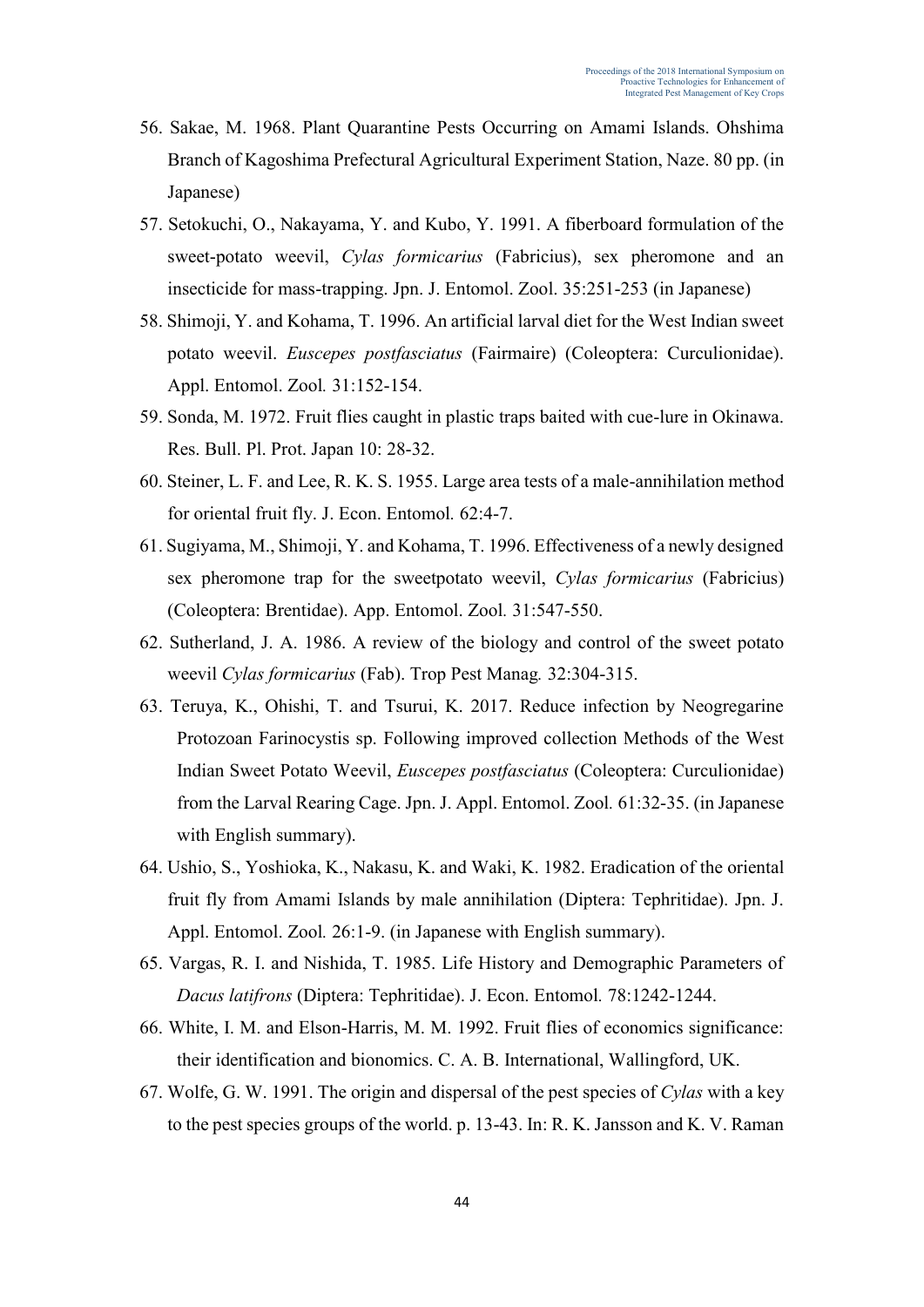[eds.], Sweet Potato Pest Management, a Global Perspective. Westview Press, Boulder.

- 68. Yamaguchi, T., Miyaji, K., Wada, T., Yuda, T., Hatono, T., Nishihara, S., Kimura, K., Atari, N., Tanaka, T., Nakamura, T. and Satoshima, S. 2007. Geographical distribution and seasonal abundance of the sweet potato weevil, *Cylas formicarius*  (Fabricius), on Kikai-jima Island. 53:45-49. (in Japanese with English summary)
- 69. Yasuda, K. and Kohama, T. 1990. Distribution of the sweet potato weevil, Cylas Formicarius (Fabricius) and the West Indian sweetpotato weevil, *Euscepes postfasciatus* (Fairmire) in Okinawa prefecture. Proc. Assoc. Plant Prot. Kyushu. 36:123-125. (in Japanese)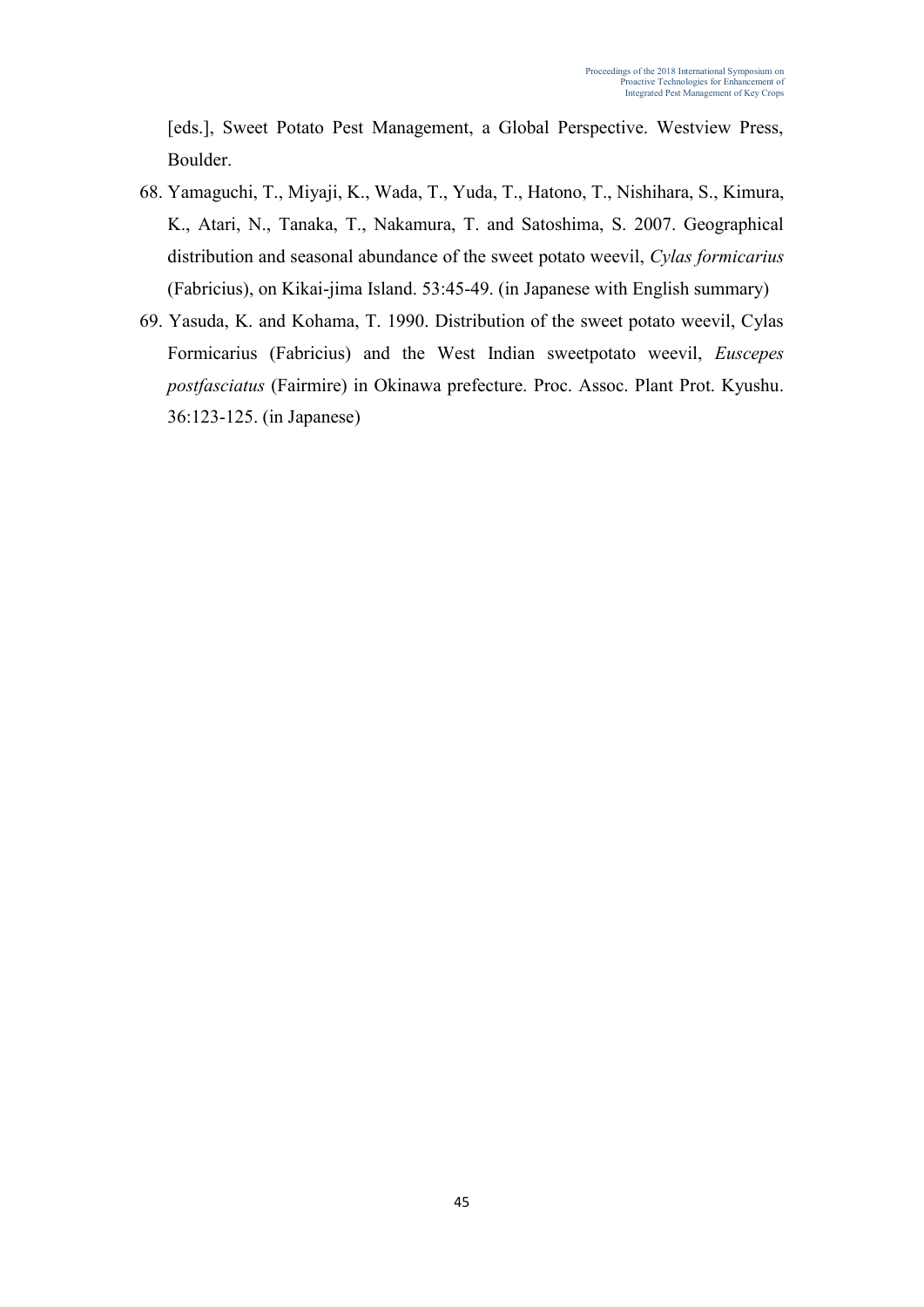| <b>Target Pests</b>                                        | Area            | Period        | Methods                  | References                                               |  |  |
|------------------------------------------------------------|-----------------|---------------|--------------------------|----------------------------------------------------------|--|--|
| The oriental fruits fly and its relatives                  | Okinawa         | $1977 - 1985$ | MAT                      | Koyama et al. (1985)                                     |  |  |
| Bactrocera dorsalis complex                                | Amami Isls.     | $1968 - 1980$ | MAT                      | Ushio et al. (1982)                                      |  |  |
|                                                            | Ogasawara Isls. | $1975 - 1984$ | MAT and SIT <sup>a</sup> | Ohkawa (1985)                                            |  |  |
|                                                            |                 |               |                          |                                                          |  |  |
| The melon fly<br>Zeugodacus cucurbitae. (Coquillett)       | Okinawa         | 1975 - 1993   | <b>SIT</b>               | Kuba et al. (1996)                                       |  |  |
|                                                            | Amami Isls.     | 1985 - 1987   | <b>SIT</b>               | Koyama (1994)                                            |  |  |
|                                                            |                 |               |                          |                                                          |  |  |
| The solanaceous fruit fly<br>Bactrocera latifrons (Hendel) | Yonaguni Is.    | $2004 - 2011$ | <b>SIT</b>               | Kohama & Matsuyama (2010)<br>Fukugasako & Okamoto (2012) |  |  |
|                                                            |                 |               |                          |                                                          |  |  |
| The sweet potato weevil                                    | Kume Is.        | 1994 - 2012   | MAT and SIT              | Matsuyama (2010)                                         |  |  |
| Cylas formicarius (Fabricius)                              | Kikai Is.       | $2001 -$      | <b>SIT</b>               | Yamaguchi et al. (2010)                                  |  |  |
|                                                            |                 |               |                          |                                                          |  |  |
|                                                            | Tsuken Is.      | $2007 -$      | MAT and SIT              | Okinawa Prefecture (2008)                                |  |  |
| The West Indian sweet potato weevil                        | Kume Is.        | 1995 -        | <b>SIT</b>               | Kuba et al. (2005)                                       |  |  |
| Euscepes postfasciatus (Fairmaire)                         |                 |               |                          |                                                          |  |  |
|                                                            | Tsuken Is.      | $2007 -$      | <b>SIT</b>               | Okinawa Prefecture (2008)                                |  |  |

|  | Table 1. Quarantine pest eradication projects in Japar |  |  |  |  |
|--|--------------------------------------------------------|--|--|--|--|
|  |                                                        |  |  |  |  |

 $^{\rm a}$  SIT was applied to complement MAT in Ogasawara Islands.

Table 2. Record of re-invasion for Zeugodacus cucurbitae, (Coquillett) after eradication in Okinawa Prefecture, Japan.

| Locality     | Period                | Method              | No. of fly | Reference                 |
|--------------|-----------------------|---------------------|------------|---------------------------|
| Okinawa Is.  | 1993. Sep. 30-Oct. 14 | Surveillance trap   | 1 male     | Okinawa prefecture (1993) |
| Yonaguni Is. | 1995. Jun. 30-Jul. 14 | Surveillance trap   | 1 male     | Okinawa prefecture (1995) |
| Okinawa Is   | 1996 Jun 20-Jul 4     | Surveillance trap   | 1 male     | Okinawa prefecture (1996) |
| Yonaguni Is. | 2004. Jun. 8-Jul. 29  | Host fruits survey* | 1 female   | Okinawa prefecture (2005) |

\*Emerged from a cherry tomato, Solanum Lycopersicum L.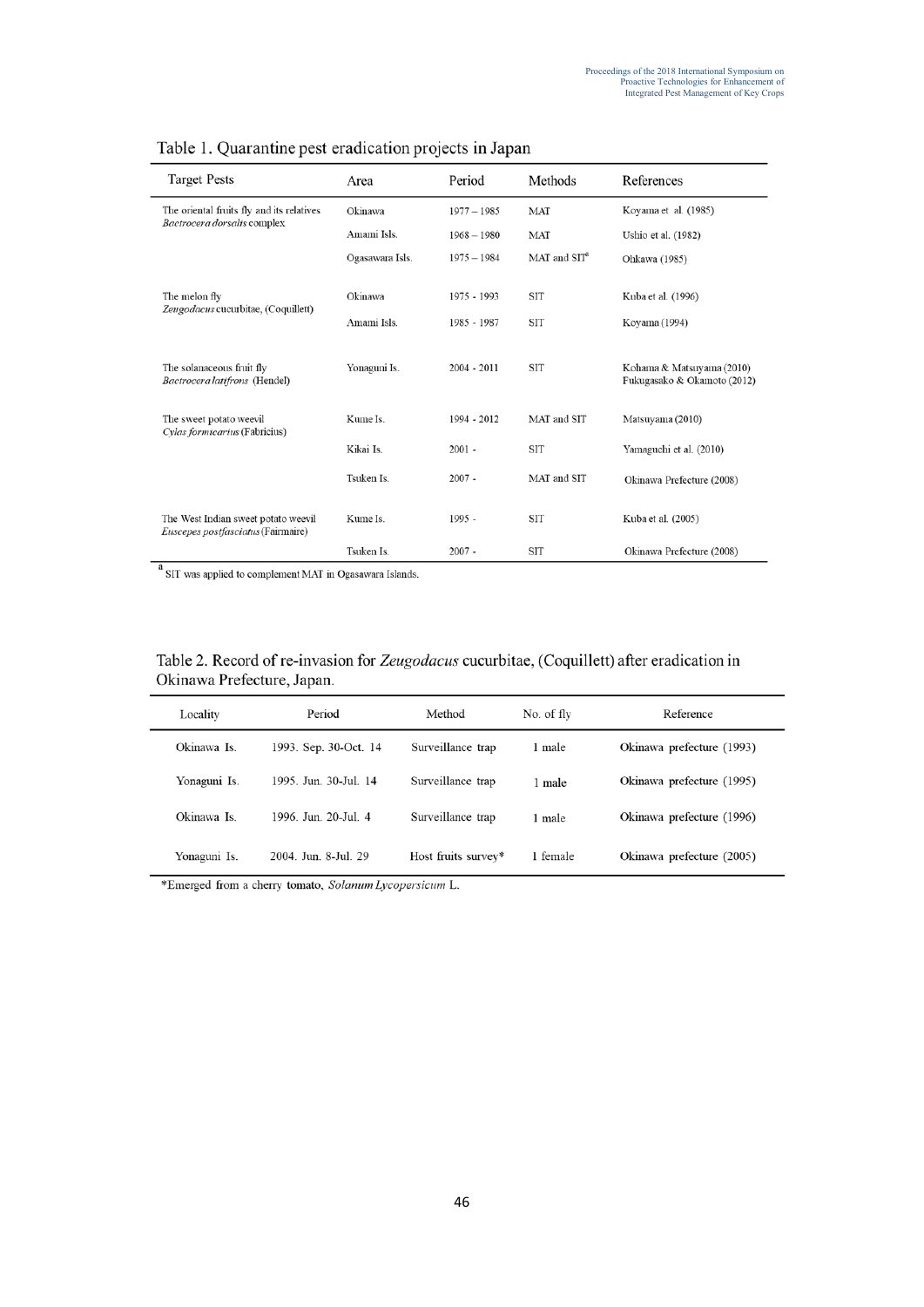

Fig. 1. Invasion and eradication of Bactrocera dorsalis complex in Ryukyu Islands and Ogasawara Islands, Japan.



Fig. 2. Records of Bactrocera dorsalis complex males captured by surveillance trap in Okinawa and Sakishima Islands. For the male attractant, methyl eugenol (ME) alone was used from 1986 to 1990, while a mixture of ME and cue-lure (male attractant of Zeugodacus cucurbitae) with 9:1 blend has been used since 1991. Black and Gray arrows show detection of infested fruits in Okinawa and Sakishima Islands, respectively.